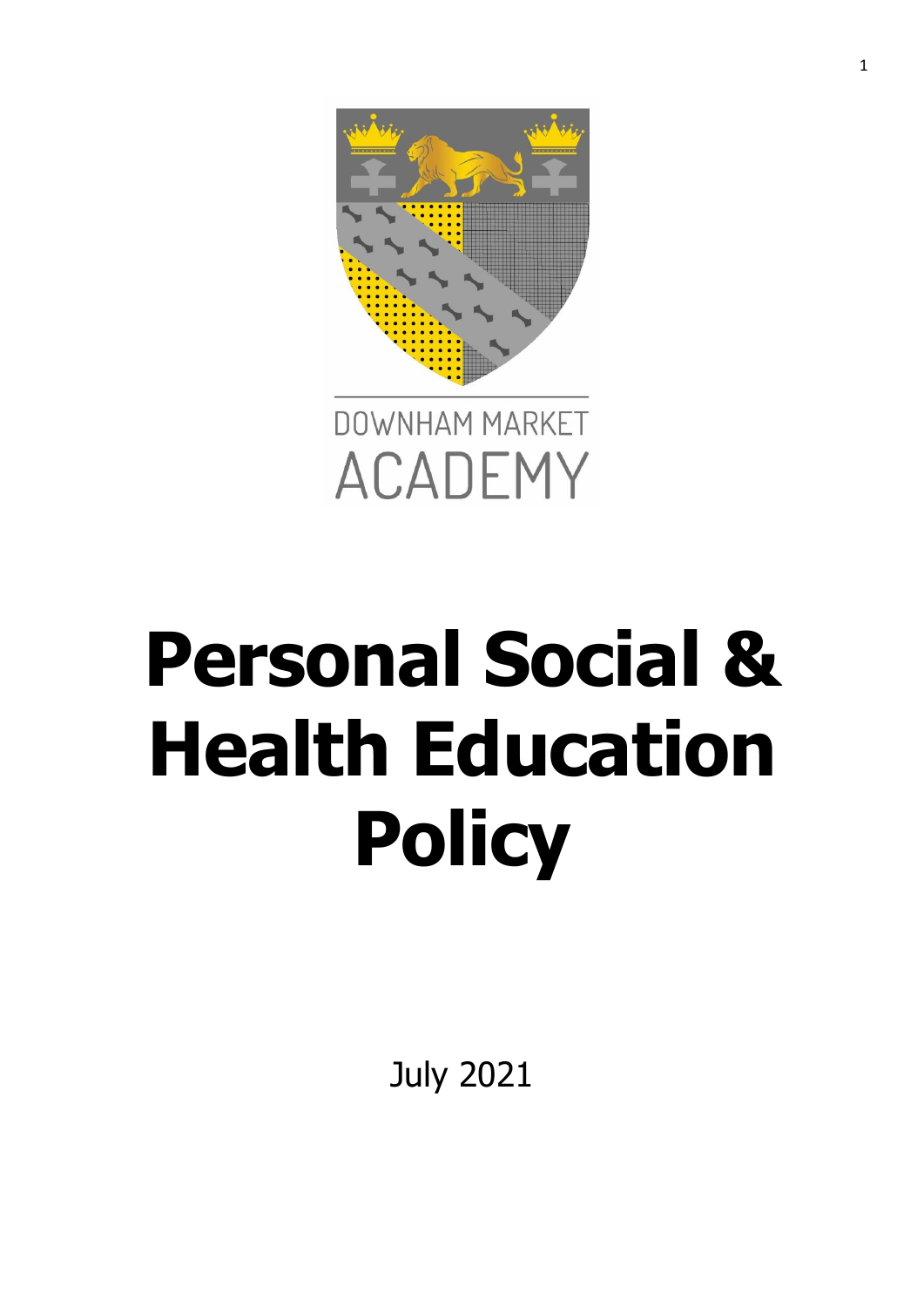## **Policy Context & Rationale**

This policy covers our school's approach to delivering a PSHE programme which develops the knowledge, skills and attributes that young people need to keep themselves healthy and safe, and prepared for life and work.

PSHE education is delivered primarily through the form time PSHE programme and is heavily supported by the curriculums of other departments at school (including Science, English, Drama, History, Geography, and Religious Studies). Age-group specific PSHE (relationships education and health education) are delivered through the addition of enrichment programmes in the form of 'drop down days'.

The responsibility for the PSHE programme lies with the PSHE line manager but is planned and managed on a daily basis by the PSHE Co-ordinator(s).

This policy was produced in 2020 by Sarah Welch (PSHE Trust Co-Ordinator) through consultation with the Head of School, Safeguarding Lead and the Director of Curriculum as well as parents, governors and the Student Council.

This policy will be reviewed biennially by the PSHE Trust Co-ordinator and Line Manager to ensure that it continues to meet the needs of pupils, staff and parents and that it is in line with current Department for Education advice and guidance.

## **Policy Availability**

Parents and carers will be informed about the policy through the school website. The policy is available at all times on the school website. If you require a copy of this policy which meets a particular accessibility need, please contact the school reception.

#### **Policy Aims & Objectives**

Downham Market Academy is a place where realising the academic potential and developing the emotional and social intelligence of each student is the highest priority. We are a welcoming and happy community where students and staff are respectful towards each other and the environment. We have the highest expectations of ourselves and of others and we are always striving to support each other to do better.

Our ethos is a set of shared values that the whole community is proud to contribute to. At Downham Market Academy, we all:

- Demonstrate a can do attitude
- Make visitors feel welcome
- Aspire to meet our potential by valuing learning and achievement
- Ensure we take pride in our appearance
- Treat others with respect
- Have respect for the environment and our neighbours
- Own our actions and take responsibility for them
- Support others by working together

This policy fulfils our school ethos of realising the potential of each student by ensuring that they develop the knowledge, skills and attributes they need to keep themselves healthy and safe, and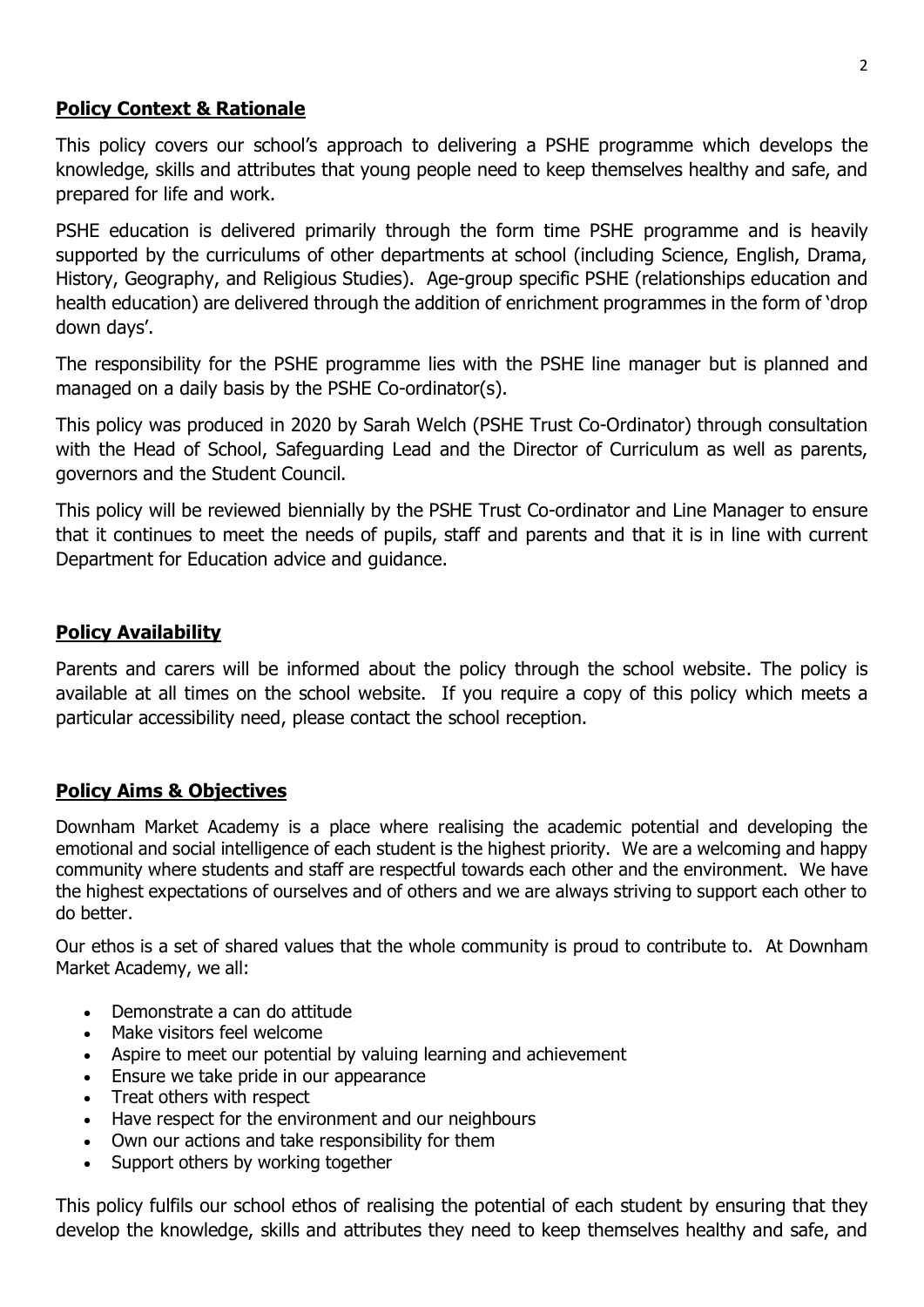prepared for life and work. Well-delivered PSHE programmes have an impact on both academic and non-academic outcomes for pupils, particularly the most vulnerable and disadvantaged.

Our PSHE curriculum aims to develop skills and attributes such as resilience, self-esteem, riskmanagement, team working and critical thinking in the context of three core themes: health and wellbeing, relationships, and living in the wider world (including economic wellbeing and aspects of careers education).

Our school curriculum meets the requirements of the National Curriculum, schools' statutory duties outlined in the [Education Act 2002](http://www.legislation.gov.uk/ukpga/2002/32/contents) and the [Academies Act 2010,](http://www.legislation.gov.uk/ukpga/2010/32/contents) and is essential to Ofsted judgements in relation to personal development, behaviour, welfare and safeguarding. From September 2020, health education, relationships education and sex & relationships education is also required as per the statutory guidance from the Department for Education.

These aims are consistent with, and so reinforce, the ethos and general aims of the school and the **protected characteristics** named under the Equality Act 2010 (age, disability, gender reassignment, marriage and civil partnership, pregnancy and maternity, race, religion and belief, sex, sexual orientation).

The Equality Act 2010 placed duties on schools not just to address prejudice based bullying but also to prevent it happening, and in doing so to keep protected characteristic groups safe.

## **PSHE Curriculum**

The PSHE curriculum is one which we are very proud of. Topics taught within PSHE allow for reflection and are often very thought provoking. Students explore PSHE through balanced, factuallyaccurate and appropriate lessons. We cover the law and a range of views and beliefs on a given issue while being appropriate to the age and maturity of the pupils and respectful of their religious and cultural backgrounds.

Our PSHE programme is taught through 3 key themes: **Health & Wellbeing**, **Relationships** and **Living in the Wider World.** The key areas of study within each theme are listed below.

#### Health and Wellbeing

- Positive self-concept
- Positive mental health & emotional wellbeing
- Healthy lifestyles & health-related decisions
- Drugs, alcohol & tobacco
- Managing risk & personal safety
- Puberty, sexual health & fertility

#### Relationships

- Positive relationships
- Relationship values
- Sexuality
- Forming & maintaining respectful relationships
- **Consent**
- Contraception & sexual health protection
- Parenthood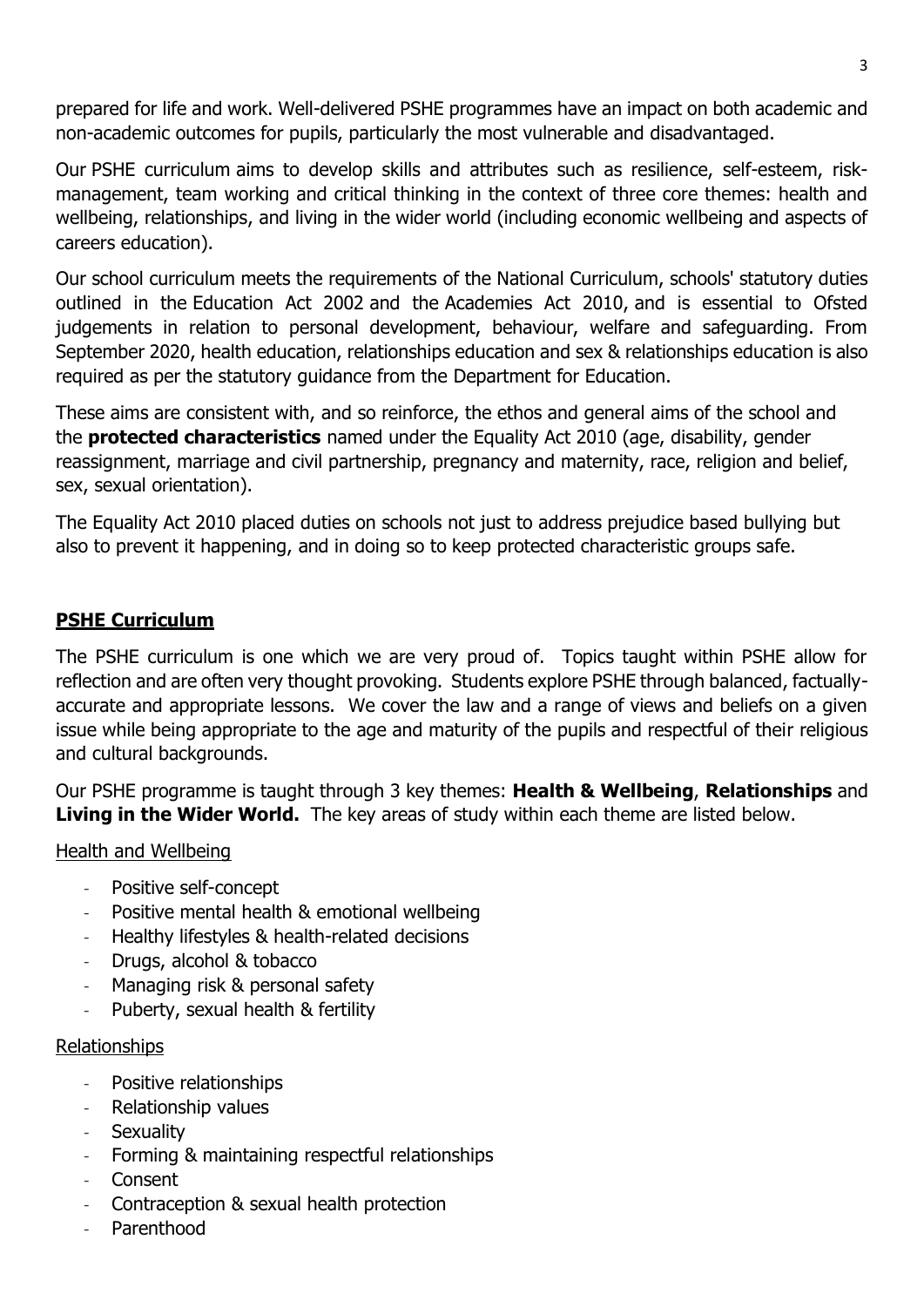- Bullying abuse & discrimination
- Social influences

#### Living in the Wider World

- Learning skills
- Choices & pathways
- Work & career
- Employment rights & responsibilities
- Financial choices
- Media literacy & digital resilience

To see the full curriculum, please visit the PSHE curriculum page on the website.

## **Creating a Safe & Supportive Learning Environment**

PSHE education works within pupils' real life experiences and it is therefore essential to establish a safe learning environment. We create this safe and supportive learning environment by discussing clear 'ground rules' at the beginning of each session (or series of sessions). We also adhere to the school's safeguarding & child protection policy [see school website for details] if pupils indicate that they may be vulnerable and/or at risk.

## **Entitlement & Equality of Opportunity**

As per the school's equality statement [see school website for details], classroom practice and teaching approaches promote the needs and interests of all pupils, irrespective of gender, sexuality, faith, culture, ability, maturity or personal circumstance. Our curriculum has been designed specifically to take into account pupils' ability, age, readiness and cultural backgrounds at each stage of learning to ensure accessibility to all pupils.

Our PSHE programme is used as a way to address diversity issues both within school and in the wider community and to ensure equality. By promoting diversity & inclusion, we expect all pupils to actively consider the needs of others.

We recognise the right for all pupils to have access to PSHE education learning which meets their needs. We will ensure that pupils with SEND receive equal access to PSHE following the same curriculum to their peers. Careful consideration is given and differentiation needs identified by those delivering sessions with support from our SEND department. In some cases, the content or delivery of the lesson may be adapted to suit the needs of the learners. Where learning support assistants are available, they will be tasked to work with students identified as most in need.

We will not exclude access to PSHE for any pupil by removing them from PSHE lessons, as these aspects of personal and social development are as important to all pupils as their academic achievement. For this reason, attendance at drop down days will be monitored and, should a student miss a drop down day, they will be issued with a student-led version of the topic covered to be completed in their own time.

## **Right to withdrawal from Sex Education**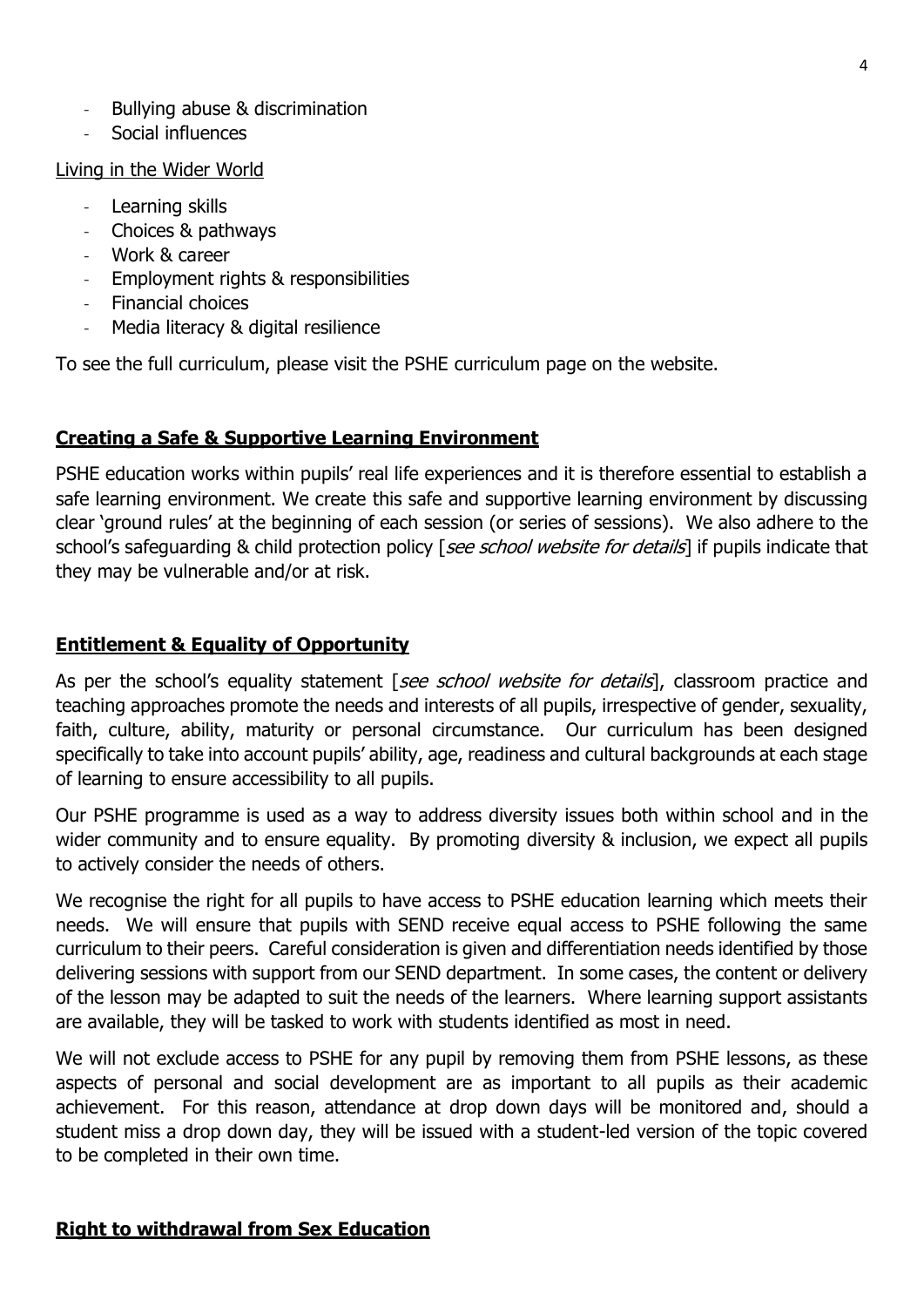Full PSHE education provision should be accessible to every pupil, although parents have a legal right to withdraw their children from some aspects of the programme. Our school adheres to the Department for Education Statutory Relationships Education, Relationships and Sex Education (RSE) and Health Education mandatory curriculum which comes into effect in September 2020.

As per the statutory guidance, parents have the right to request that their child be withdrawn from Sex Education delivered as part of the PSHE programme. There is however no right to withdraw from Relationships Education or Health Education, nor is there a right to withdraw from topics taught within the Science National Curriculum. This includes the mechanics of sexual intercourse, which are covered in the Science National Curriculum and therefore form a compulsory part of a child's education.

A thorough review of PSHE content taught has been undertaken with a focus group of teaching staff (2020). In order to meet the new government guidelines regarding Health Education and Relationships Education, some topics will unavoidably include elements of Sex Education in order to contextualise the topic (e.g. sexual health and consent). However, parents can request that their child is withdrawn from sessions discussing sex and pleasure which are taught in late KS4, via the consultation process described below.

#### Making a request to withdraw a child from Sex Education

In order to request withdrawal of their child from a particular element of the PSHE curriculum, parents must contact the school directly via letter outlining the specific aspect of the course from which they wish to withdraw their child. Upon receipt of this letter, parents (and, where appropriate, the child) will be invited in to discuss their request with either the Head of School or a Deputy to ensure that their wishes are understood and to clarify the nature and purpose of the curriculum; the benefits of receiving this important education; and any detrimental effects that withdrawal might have on the child (including any social and emotional effects of being excluded, as well as the likelihood of the child hearing their peers' version of what was said in the classes, rather than what was directly said by the teacher). The school will document this process to ensure a record is kept.

In the event of withdrawal, unless there are exceptional circumstances, the school will respect the parents' request, up to and until three terms before the child turns 16. After that point, if the child wishes to receive sex education rather than be withdrawn, the school will make arrangements to provide the child with sex education during one of those terms. This process is the same for pupils with SEND. However there may be exceptional circumstances where the head teacher and SENCO take a pupil's specific needs arising from their SEND into account when making this decision.

Also in the event of withdrawal, the PSHE Co-ordinator(s) will provide parents with materials in order to deliver the teaching to their child at home. During any period of withdrawal, the school has a duty to ensure that the pupil receives appropriate, purposeful PSHE education.

## **Teaching & Learning**

#### Principles & Methodology

PSHE education will consider pupils' starting points. Pupils will bring differing levels of knowledge and understanding to any issue explored through PSHE education. We will determine pupils' prior knowledge/starting points by reviewing both current national trends and more local needs.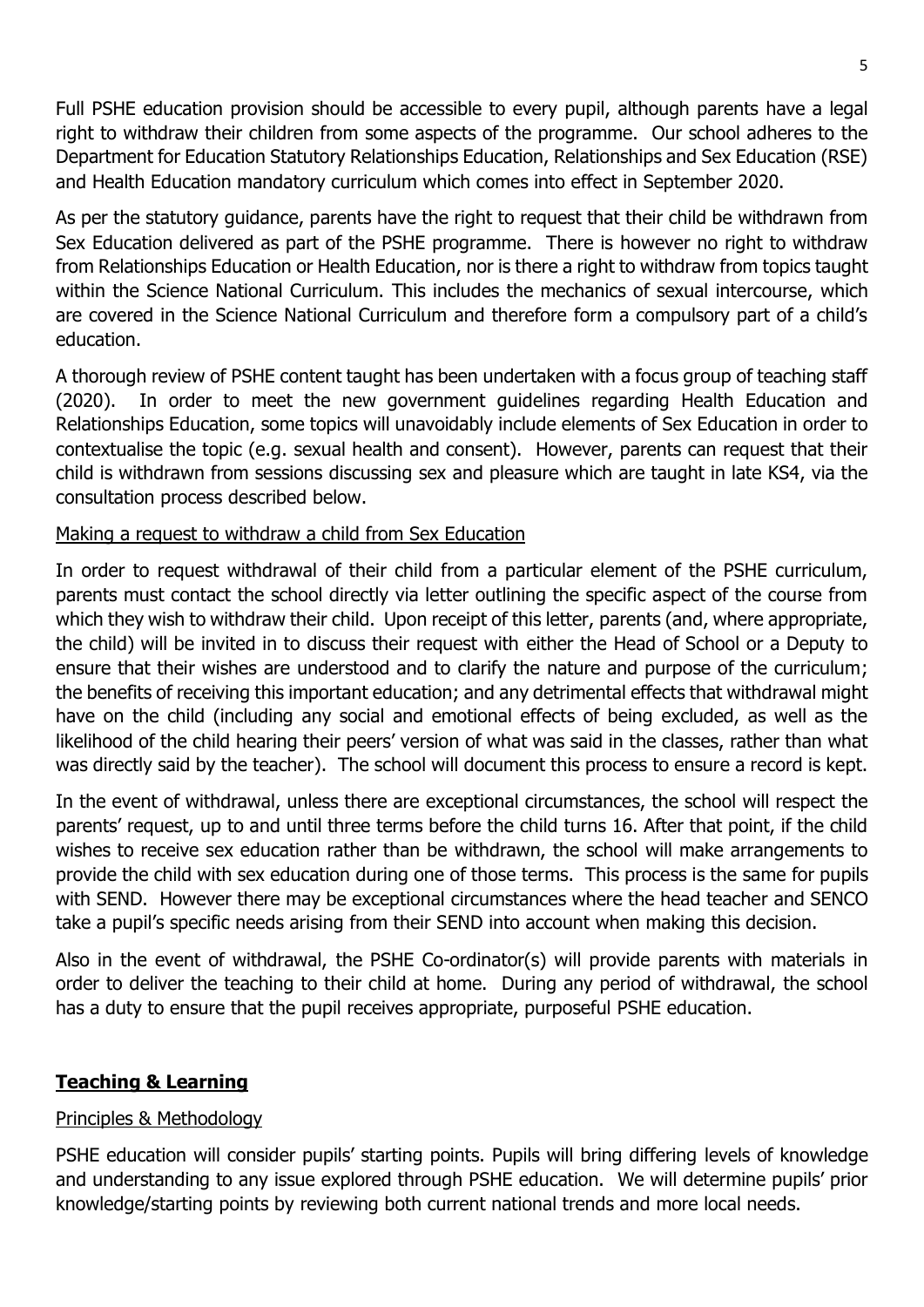The programme will be taught through a range of teaching methods, including discussion, scenarios and approved videos. PSHE teachers will not attempt to scare or shock young people into making healthy choices and instead encourage them to make these decisions themselves based on fact and discussion.

Teaching will encourage pupils to make connections between the learning they receive and their current and future 'real life' experiences. The skill of critical reflection is therefore at the heart of assessment for learning in PSHE education. Elements of the PSHE programme will be made clear in other subjects to ensure students can identify cross-curricular links.

#### Planning

Planning is undertaken by the PSHE Co-ordinator(s) and has involved extensive reviews of the Department of Education statutory guidance and the PSHE Association guidance, regular meetings with external organisations (e.g. the local police force) and governor consultation. Student and staff feedback is regularly taken into account in order to ensure that the programme provided meets the changing needs of students at the school.

## Timetabling

The school teaches its PSHE provision primarily through a combination of a 5 year tutor time programme and timetabled year group-specific drop down days. Both the tutor time programme and the drop down day programme are built on the idea of spiral learning, building on the knowledge of students as they progress through their time at secondary school.

The PSHE provision at school is also enriched by a range of assemblies, events, lecture series, careers education programmes, information stands from visiting organisations amongst others. Topics covered in PSHE may be revisited within other subject curriculums and taught through a different lens (e.g. the Science National Curriculum teaches about drugs).

#### Assessment

Assessing progress within PSHE is difficult as much of PSHE education encourages self-reflection and is designed to develop the knowledge, skills and attributes students need to keep themselves healthy and safe, and prepared for life and work. Monitoring and measuring this is therefore undertaken through non-assessed approaches. Students will not receive a grade or written feedback on their progress.

## Teaching Responsibility & Staff Training

The PSHE programme will be led by the PSHE Co-ordinator(s) supported by the PSHE Trust Coordinator.

PSHE will be taught by all form tutors as part of the PSHE lessons during form time. Materials for these sessions are predominantly sourced from Cre8tive Education or written internally by either the PSHE Co-ordinator(s) or, where areas of expertise are required, other staff. Training for all form tutors and co-tutors is provided annually.

Monitoring of PSHE teaching in tutor time is undertaken by Heads of House and is an integral part of the annual appraisal review for all teaching staff.